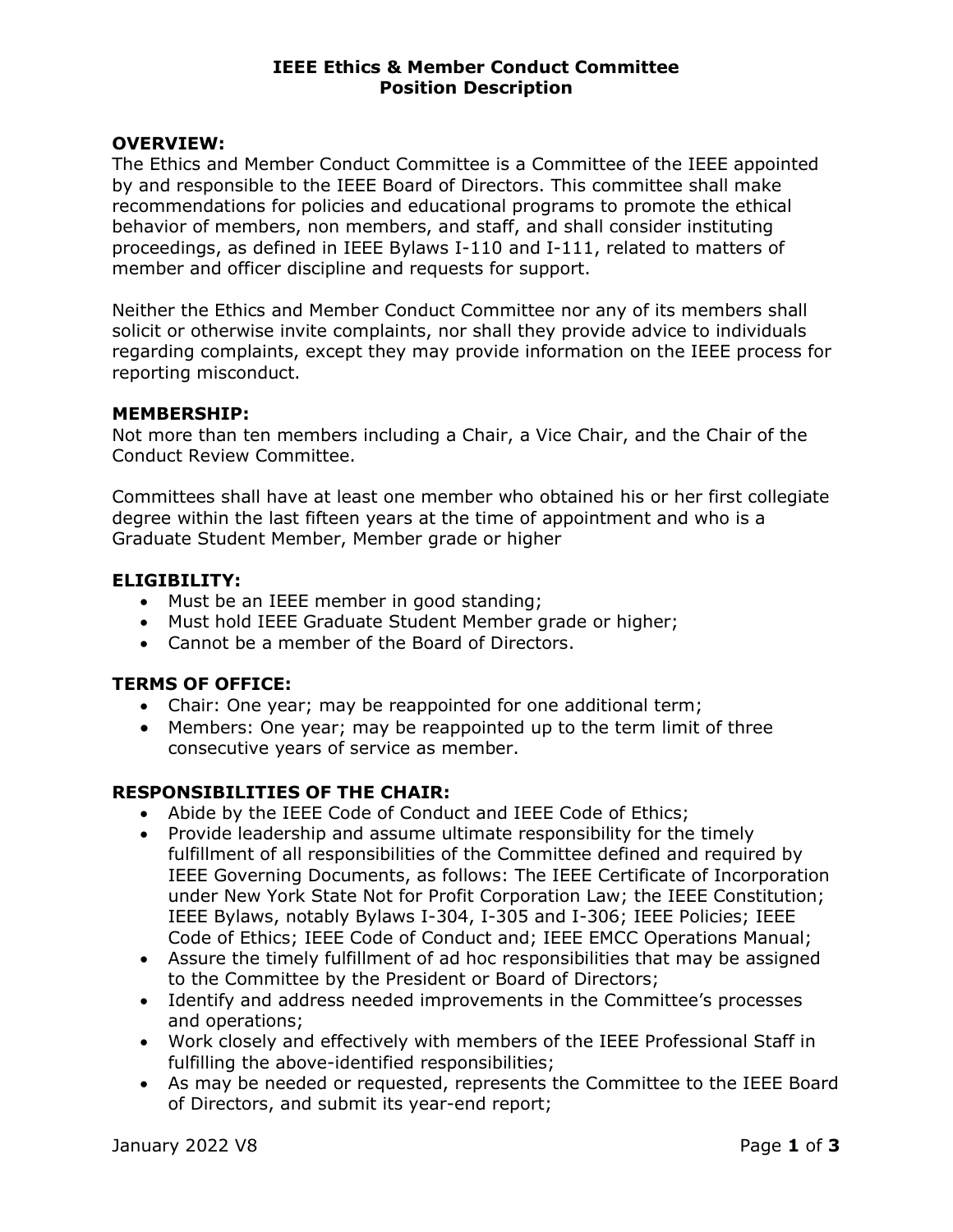### IEEE Ethics & Member Conduct Committee Position Description

- Provide a thorough and timely orientation for Members of the Committee;
- Serve as a mentor to Members, especially new Members of the Committee;
- Preside over all meetings of the Committee, assuring that appropriate and fair processes are followed, and that appropriate records are maintained;
- Demonstrate and foster a culture of professionalism, open discussion, and confidentiality;
- Submit recommendations to the IEEE Nominations and Appointments Committee for next year committee members and potential future members;
- Complete compliance training, as required by IEEE.

# RESPONSIBILITIES OF COMMITTEE MEMBERS:

- Abide by the IEEE Code of Conduct and IEEE Code of Ethics;
- Become familiar with the committee Operations Manual and related sections of IEEE's Bylaws, Policies and governing documents;
- Accept and carry out such tasks and responsibilities as are assigned by the Chair in a timely manner. These may typically include:
	- $\circ$  Participate in such orientation activities as requested by the Chair:
	- o Review committee agendas and minutes prior to each meeting;
	- $\circ$  Contribute for the development of the annual schedule of activities;
	- $\circ$  Chair and serve on ad hoc committees as appointed by the Chair;
	- o Actively participate in all committee discussions and meetings;
- Complete compliance training, as required by IEEE.

# QUALIFICATIONS AND SKILLS:

### Knowledge

- General familiarity with the IEEE's fields of interests, activities, mission, goals, needs, and direction;
- General familiarity with the functions of IEEE's Major Organizational Units;
- Knowledge of the workings of the Ethics & Member Conduct Committee.

### **Experience**

- Experience relevant to the mission of the Committee, acquired either through volunteer activities in IEEE or in similar roles in other organizations;
- Experience in working within IEEE's operating culture of volunteer/staff partnerships or experience in other organizations that provide appropriate preparation for working in the IEEE culture.

# Personal Characteristics

- Passion for promoting an understanding of ethics & the IEEE Code of Ethics;
- Evidence of a high level of professionalism in prior IEEE volunteer roles;
- Strong communication and consensus-building skills;
- Ability to act with discretion and preserve the confidentiality of confidential information;
- Honesty, integrity, and adherence to high ethical standards.

# Additional Qualifications for Chairs